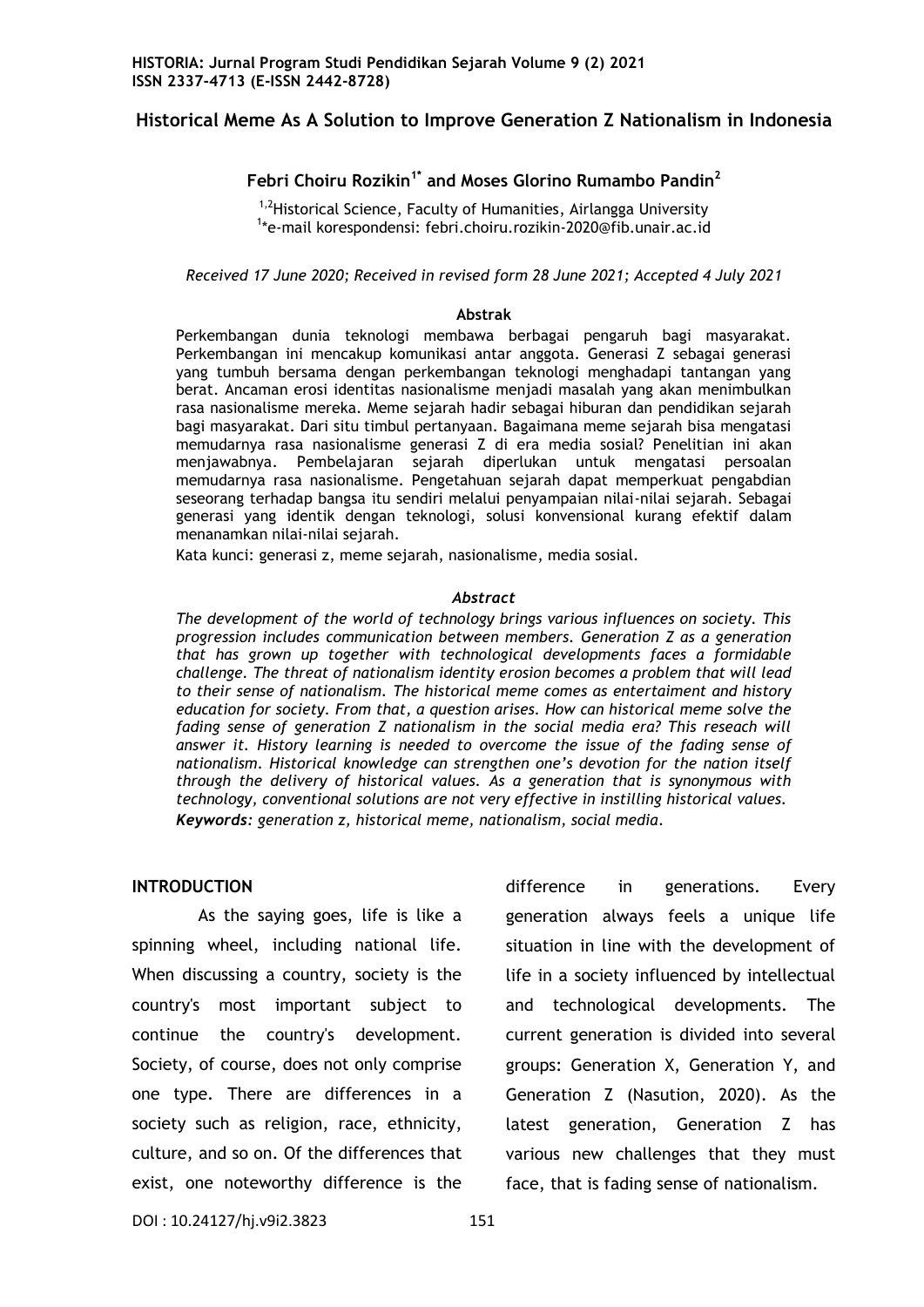Generation Z is a generation born in 1996-2010, a continuation of Generation Y. Being different from the previous generation, Generation Z has grown up alongside the Internet and social media since they were young. Some of them have even entered the world of work (Purnomo et al., 2019). The influence of technological advances also has a direct impact on their daily habits. The definite effect is in terms of their abilities where technology is one of the skills acquired by Generation Z. All information is available on the Internet (Nasution, 2020).

The Internet and social media as markers of modern globalization carry various influences from within the country and abroad. Indonesia, a developing country, is likely to be less competitive with other more advanced nations, especially in the information technology sector. This kind of situation causes a lot of foreign content exposures to the youth. Various influences that arise can be a good influence as well as a bad influence. One of the good effects of globalization is gaining new knowledge easily through the Internet such as new skills which are applicable to our daily life. Nevertheless, the bad effect is the reduction of domestic contents, which should be the main consumption of the young crowd. The reduced consumption of domestic contents may cause the youth to lose their admiration for domestic production. If this is allowed to continue, it will reduce their

devotion for their own nation. In brief, it can be said that there will be a crisis of nationalism.

As a part of Indonesian society, Generation Z needs to have a sense of nationalism. The attitude of nationalism cannot be inherited even though they are natives. There is a need for coaching efforts in teaching a perspective of nationalism. Without the development of nationalism, the younger generation is vulnerable to a new form of colonialism. The external influence comes in along with the globalization that occurs (Juliyati, 2021). The impact of foreign influences can be evidently seen by ourselves such as dynamic fashion trends, slang words from foreign languages, and even our respect for other nations.

The state has tried to instill an attitude of nationalism through Citizenship Education which contains numerous national histories, taught from elementary to tertiary institutions. Historical education can bring out a sense of nationalism from the stories of past struggles. But, what about the daily sphere of Generation Z? Even with these historical lessons given from children to adults, the attitude of nationalism has not been necessarily applied to their everyday life. Therefore, presenting contents about nationalism is essential in the daily life of Generation Z involving the use of technology, especially social media. From entertaining world on social media.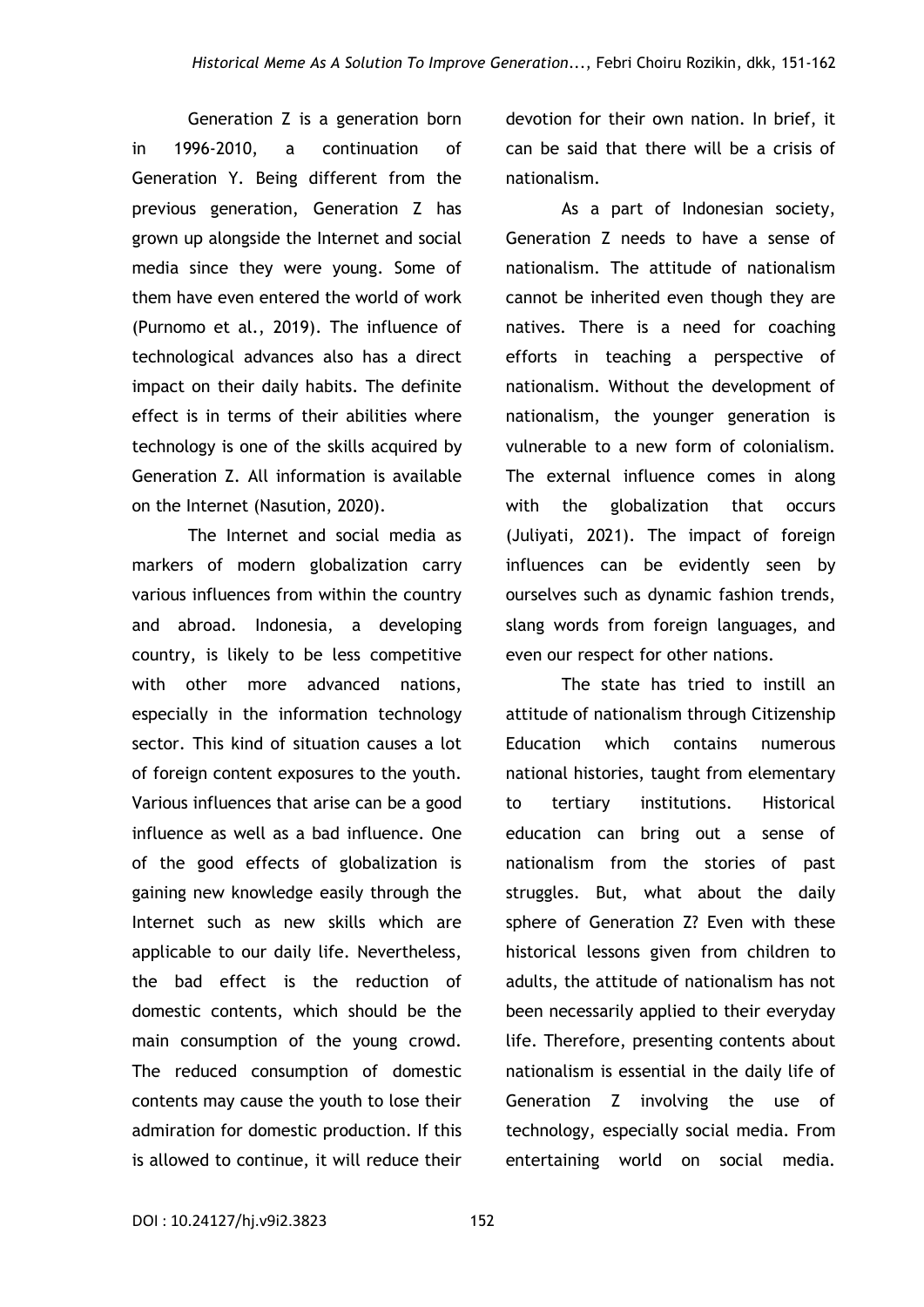Historical meme comes as entertainment and history education. So, How can historical meme solve the fading sense of generation Z nationalism in the social media era?

Social media has a big role in the development of the mindset of Generation Z. Social media acts as a stage for interpersonal communications from anywhere at any time. Social media makes it very easy for people to exchange ideas, information, and perspectives on particular things, including memes that have become a sensation in the virtual world this decade.

If memes and historical approach are collaborated called historical meme, it will certainly be a solution about nationalism crisis. Based on the explanation above, this article will discuss how historical memes are able to instill a sense of nationalism in the youth, especially Generation Z in Indonesia.

### **METHOD**

The article was written by using the Literature Review method or literature review. A literature review is a method in research using assorted reliable sources to be discussed and analyzed according to the research topic. Literature Review is a scientific study that focuses on a specific topic, enabling researchers to identify existing theories or methods to develop and identify theoretical deficiencies with the realities in the field.

Also, descriptive-qualitative will be use for this research to explain the result of this research (Ahyar et al., 2020).

The study used 20 references derived from journals and papers sourced from Google Scholar and another websites that support the discussion, namely historical education and memes. Thus, the discussion in this study is limited only to the explanation of materials sourced online only. For this reason, researcher have to find various sources from the internet such like journal, website and book were published on 2017,2018,2019,2020, and 2021 as research material. All this data are found from google scholar. Then analyzed and described to obtain research conclusions.

The analytical technique used is descriptive qualitative in explaining the data. Conclusions are drawn based on data from other studies, then described descriptively from the results obtained from another literature. from the book Qualitative & Quantitative Research Methods page 271. Qualitative research is research that using a deductive inductive approach. This approach departs from a theoretical framework, the ideas of experts, and the researcher's understanding based on his experience developed into problems along with the proposed solution to obtain justification in the form of empirical data support in the report (Ahyar et al., 2020).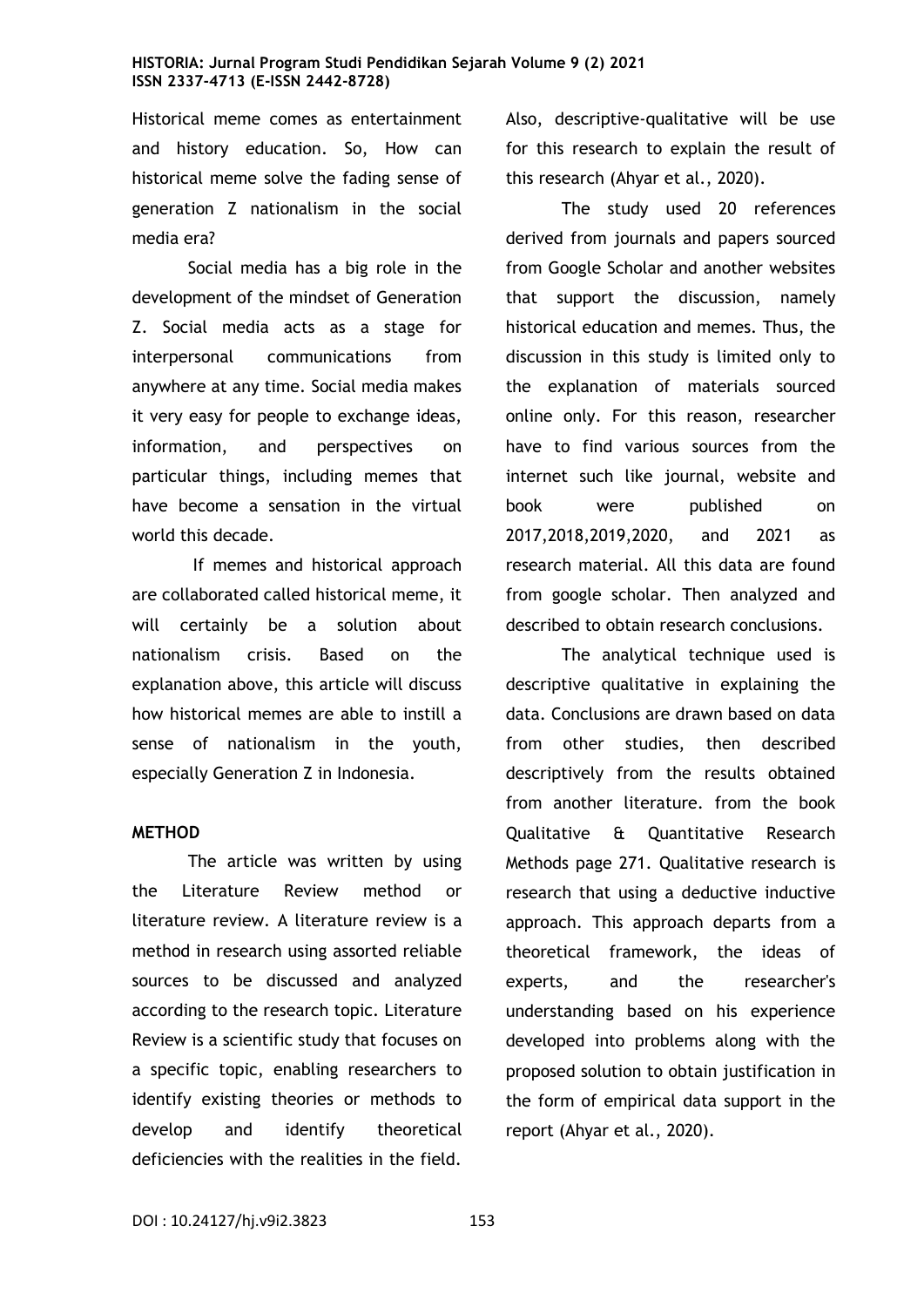# **RESULT AND DISCUSSION**

Based on the results of the research for this article through Literature Review, several resources were selected. A total of 20 clarified resources were found, consisting of 2 website sources with a span of 2021, 8 journal sources with a span of 2021, 2 journals from 2020, 4 journals from 2019, 1 journal from 2018, 2 journals from the year 2017, and 1 book from the year 2020. Most of the sources are taken from Google Scholar and taken from preprints. The taken sources mentioned contain materials that are relevant to this article.

As a result there are solution for problems of fading nationalism genretion Z. Historical meme can be solve this problem nowdays. Generation Z as a part of generation in Indonesia lived side by side with social media or technology. The amount of internet users in Indonesia have more possibility to hit by nationalism crisis. So that with historical meme, generation Z will be easy to learn about nationalism (Setiawan, & Hadi, 2018).

Indonesian society consists of several vulnerable ages, commonly known as generations. This current generation is divided into Generation X, Generation Y (Millennials), and Generation Z. Generation Z is a generation that currently takes a lot of influences from the development of the Internet since they were young. Ever since they were born, they have been associated with

modern technology. Those who are a part of Generation Z were born in the range of 1996 to 2010,(Nasution, 2020) a continuation of generation Y. This generation is different from the previous generations. Generation Z has grown up alongside the Internet and social media since they were young (Purnomo et al., 2019). Currently, most of the members of Generation Z are still at the age of junior high school and senior high school, though some of them have even entered the world of lectures. This generation is often synonymous with the use of smartphones in performing their daily activities.

According to the article from Csobanca about Generation Z(Nasution, 2020), this generation is identified by the following, namely: Born in the millennial era,They barely know a world without the Internet, Always use social networks, Has global connections, is flexible, tolerant, and able to get along with different cultures, Adept at using gadgets, Using social media as a communication tool, Producers and consumers of information, Have lots of friends online, Quick in making decisions, There are no limited places to find information using a device, Has a unique way of playing and learning, Has an emotional incompetency caused by lack of emotional control.

From these characteristics, Generation Z is already proficient in the world of the Internet. They have had a close relationship with technology since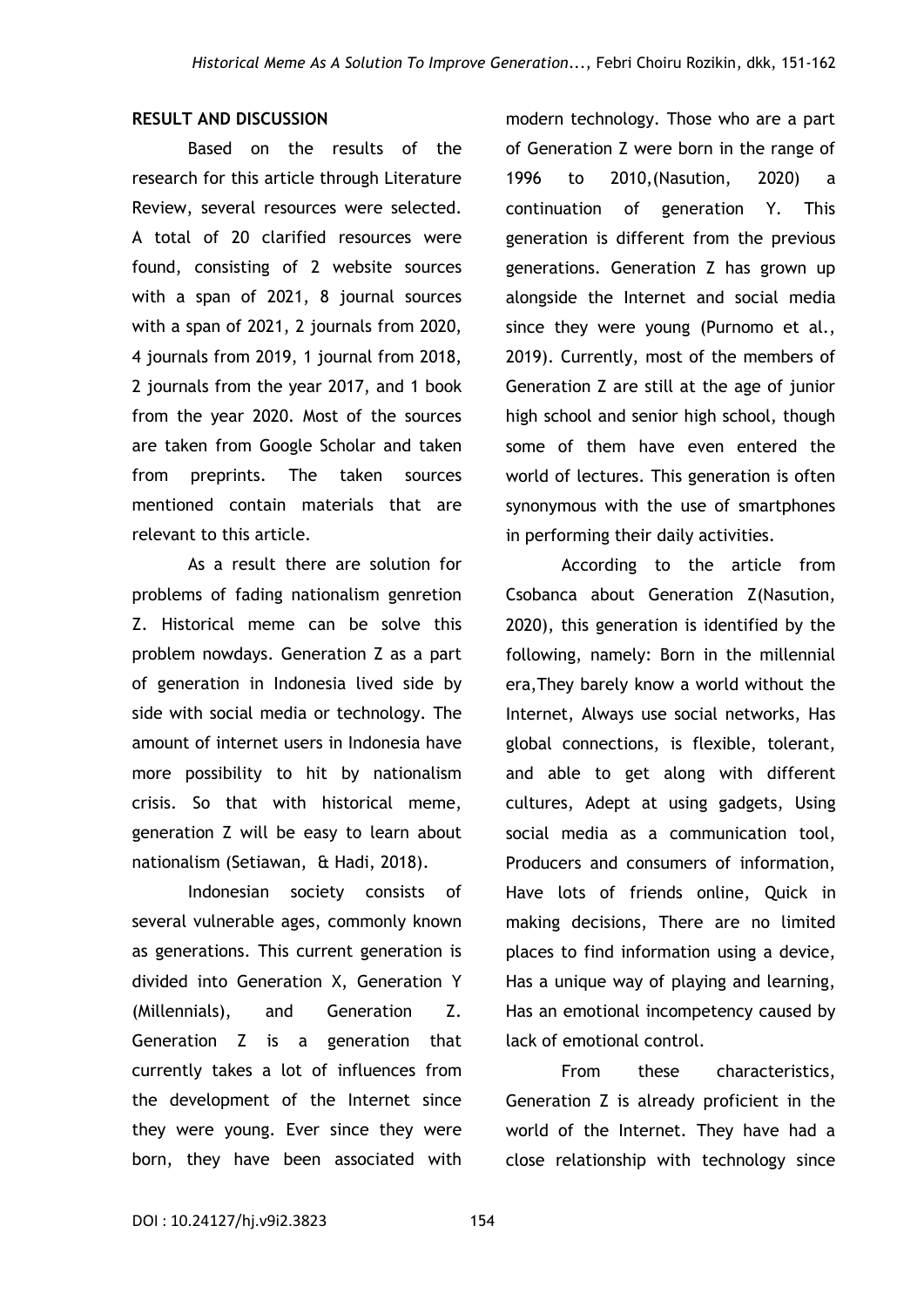they were a kid so that the new world of information media has become a new habitat in the everyday life of this generation.

In the early decades of the 21st century, a new trend in communication began, a visual media known as the internet meme trend or, in short, memes. Nowadays, memes and the Internet are two inseparable things. Advanced media on the Internet becomes the stage for memes to spread and develop (Fauzian, 2019). The presence of internet media technology, together with memes, has made it a distinguishable phenomenon in the modern world. This new media on the Internet is more specifically aimed at social media such as Instagram, Facebook, and Twitter.

We know memes as entertainment on the Internet in the form of images, videos with text attached, or messages containing funny things about daily life, schools, markets, countries, cultures, or some other specific matters, depending on the purpose of the meme maker. Sometimes memes clearly show the message or information, but there are also forms of messages in memes that need more efforts to decipher.

Few sources explain how this term "meme" appears. The term "meme" comes from the Greek word "mimema" which means something imitated. Richard Dawkins, a biologist, first introduced the meme in his book entitled The Selfish Gene in 1976. Dawkins mentioned that the term was used to explain the spread of cultural phenomena or ideas. Dawkins defined the word "culture" as ideas, habits, theories, dances, songs, and moods.(Listiorini, 2017) On the other hand, Limor Shifman defines memes to transform them into internet memes or as a modern post in the form of "folk tales", which are formed together with values and norms through cultural artifacts such as urban legends or photo editing (photoshopped images).

From the KBBI, memes themselves mean ideas, behaviors, or styles that spread from one person to another in a culture: footage from television shows, movies, and so on, homemade images modified by adding words for humorous and entertainment purposes (*KBBI Daring*, 2021).

In 1993, Wired defined the meme as a contagious idea like a virus that passes from one body to another. Sandy Allifiansyah in Journal of Communication Science explains that the term "meme" in Indonesia has been popular since it first appeared on the yeahmahasiswa.com website in 2009 (Murfianti, 2020).

More specifically, the notion of memes in this context converges to a form of public communication present in the form of a combination of photos, slides, and pictures with text to respond to various hot issues or events in social discourse. Memes spread through social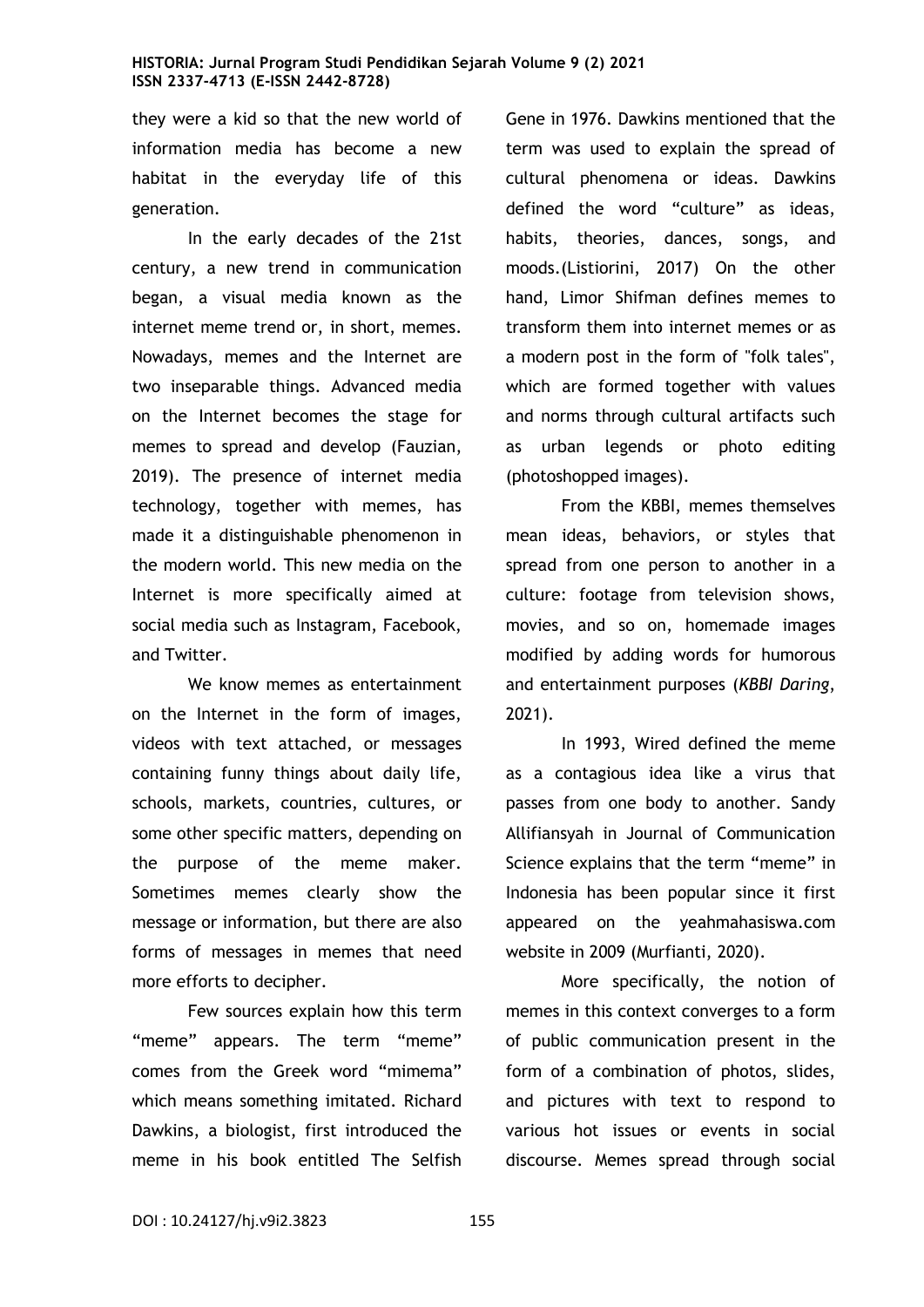media where memes are the results of communal response to particular events with certain templates (Dewi, 2019).

In the current era, human communication is in the age of interactive communication, marked by the rapid development of technology. As a consequence of the development of the Internet, other aspects of human life have also changed, starting from the economic, social, and cultural factors. The easier communication makes the development of these aspects happen more quickly. With the advantage of having a smartphone, the wider community is capable of accessing plenty of information on the Internet even more than conventional media do. Handling smartphones, people can also be directly involved in distributing and constructing sophisticated knowledge, including broadcasting and making memes on the Internet (Murfianti, 2020).

The public mindset is much more open to new things in this era. Thanks to the advances in information technology, making it easy regardless how positively effective it would be towards the society. Progresses that occur without limits can cause the identity of the people to be affected. Moreover, Indonesia is a country full of diversity. This diversity implies multicultural values that have become part of the life of this society as well as the political life of the nation. According to Isnami (2014), the struggle for

independence towards the Unitary State of the Republic of Indonesia is explained as a series of evidence of the multicultural values present in the life of Indonesian society (Ariyani, 2021).

According to recent data from kompas.com, the number of internet users at the beginning of 2021 reached 202.6 millions of users. There was an increase of about 15.5% or 27 millions of people compared to January 2020. The population in Indonesia reached 274.9 million when this data was compiled so that the number of internet users in Indonesia reached 73.7% of the total population. Most of these internet users access internet services using smartphones, around 98.3% of users (Riyanto, 2021). From this data, we can conclude that the use of Internet in Indonesia has been easily carried out by people via smartphones (Setiawan, Aman, & Wulandari, 2020).

In the current period, Generation Z members, who are mostly teenagers, are searching for the identity that suits them perfectly. They do countless activities to satisfy their curiosity (Aprilia et al., 2018). The Internet is an infinite world, so it is very risky if the Internet becomes their field of interest, especially when discussing their identity as a part of Indonesian society. Using the Internet has a strong connection with a form of nationalism. The research of Hyun, Kim, and Sun in 2014, explained how the anti-Japanese attitude of Chinese society had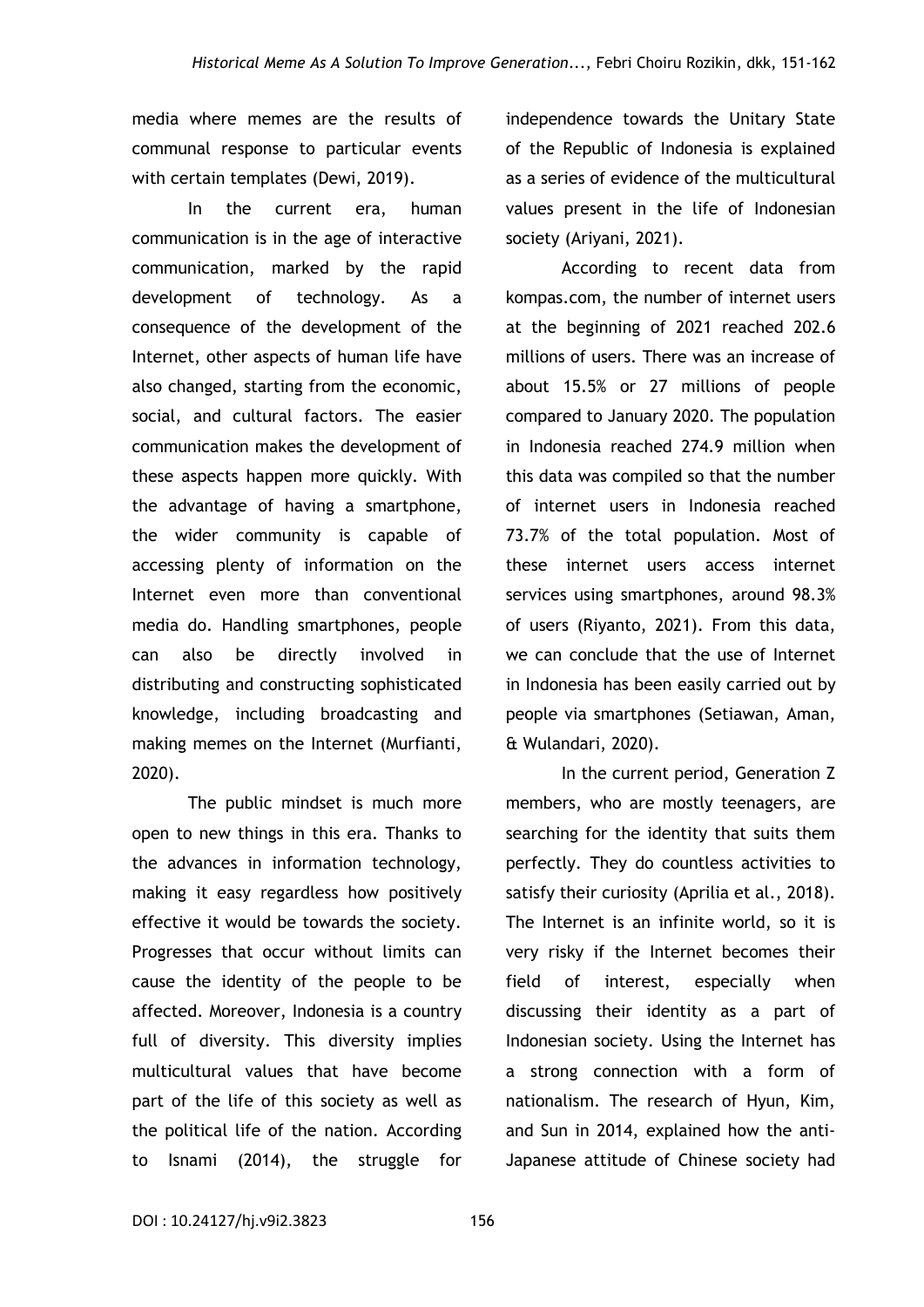resulted from the consumption of anti-Japanese campaigns from media (Yulianto, 2017). This shows that the Internet can influence the people of a nation in taking a political stance and a representation of identity they are national.

A strong national identity can lead to a strong attitude of nationalism as well. As part of the nation, Generation Z needs to have a strong philosophy of nationalism to overcome unnecessary foreign influences. Nationalism itself is an understanding that defines and maintains state sovereignty—realizing the concept of a shared identity with the same goals and ideals for the national interest (Rofiq, 2019). The process of building firm nationalism is very long and slow, but sure. This process is related to how history learning is received by the pupils. Discussing the national struggle can certainly build an identity as part of the nation (Septiawan, 2021). But, it all depends on how they conclude the historical lessons they get to become a sense of nationalism towards the nation. Numerous external influences in line with massive developments of information technology cause a lot of information—or it can be called a trend—from the outside of the country to shift the trend of the country itself. More and more trends from abroad will threaten the original identity of the nation.

When a foreign identity displaces the national identity, it will cause an identity crisis, leading to the fading of the sense of nationalism. The fading of nationalism will impact the life of the nation. It becomes a trigger of the destruction of the country (Mariana, 2019).

Therefore, history learning plays an important role in cultivating the values of nationalism. History is the study of human dynamics in time and space. By studying history, people can avoid past mistakes in the present. Along with the times marked by the development of information technology, coupled with the view of society that ignores the past, new values that affect the behavior of the Indonesian nation are created (Fadillah, 2021). History reconstructs past events and helps strengthen a sense of nationalism. History reminds someone to remember how the purpose of a country was formulated so that the identity he has is clear as a citizen.

Collective memory can be built through history. Thus, people from a different place and time can be interrelated. With history, we can also correct the mistakes of our ancestors through historical considerations (Surya et al., 2021).

In the development phase of Indonesia, we were independent decades ago. However, we live with feeling the shortcomings and many obstacles in nation-building. The social environment is the main influence in character education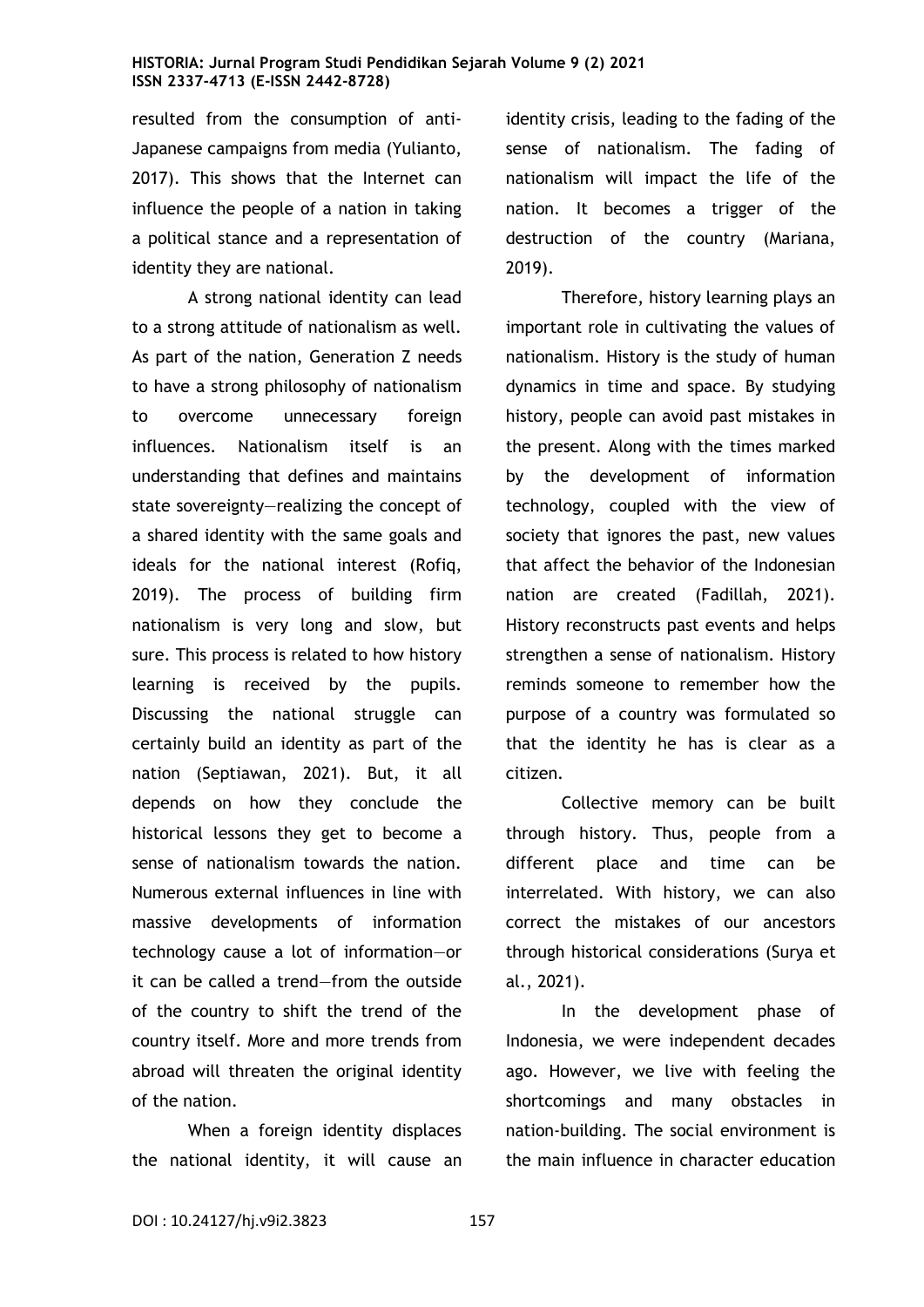(Laili, 2021). When connected with Generation Z, the environment in their character development is different. Generation Z is a generation with a new environment. The Internet is a unique environment that history education should also touch.

Memes and history can collaborate more effectively when both of them are developed. The Internet is a world of freedom. As a trend being loved in this decade, memes can be used as a medium for learning history in a more attractive and, of course, more effective way. History learning takes a long time. When this historical meme becomes a trend, the cultivation of the historical values of the younger generation may be much faster and more efficient. The influence of memes is very large if we look at the number of young enthusiasts in dealing with the world of social media.

According to research results from GNFI, it shows that we cannot underestimate new media in various forms. The influence of social media, according to GNFI, shows a figure of 15.47% in its impact on nationalism (Wibisono, 2019). This also confirms that the use of historical memes scattered in various social media can help build a sense of nationalism for Generation Z, a generation identical to technology.

Therefore the influence of new media, namely social media, is very influential. The number of internet users in Indonesia, which is very large, encourages the impact of the internet to continue to enter people's lives. Historical meme as a form of information dissemination media on the internet can overcome the main problem in generation z, the fading sense of nationalism. Because through historical memes, generation z, apart from entertainment, also learn historical values that foster their sense of nationalism.

### **Conclusion**

The number of internet users in Indonesia will reach 202.6 millions of people in 2021. Of this large number of users, one generation was born from the introduction of technology until now. Generation Z is a generation that grows and develops together with modern technology to form a new environment in their lives. This environment is a form of contemporary communication through social media. Generation Z, as a generation synonymous with technology, has more skills or proficiency than other generations. Therefore, it is necessary to have another form of learning in terms of history education. in another form, history education can be a form of meme called historical meme. Then a question arises. How can historical meme solve the fading sense of generation Z nationalism in the social media era?

Memes of this decade are trending on social media. Like a virus, memes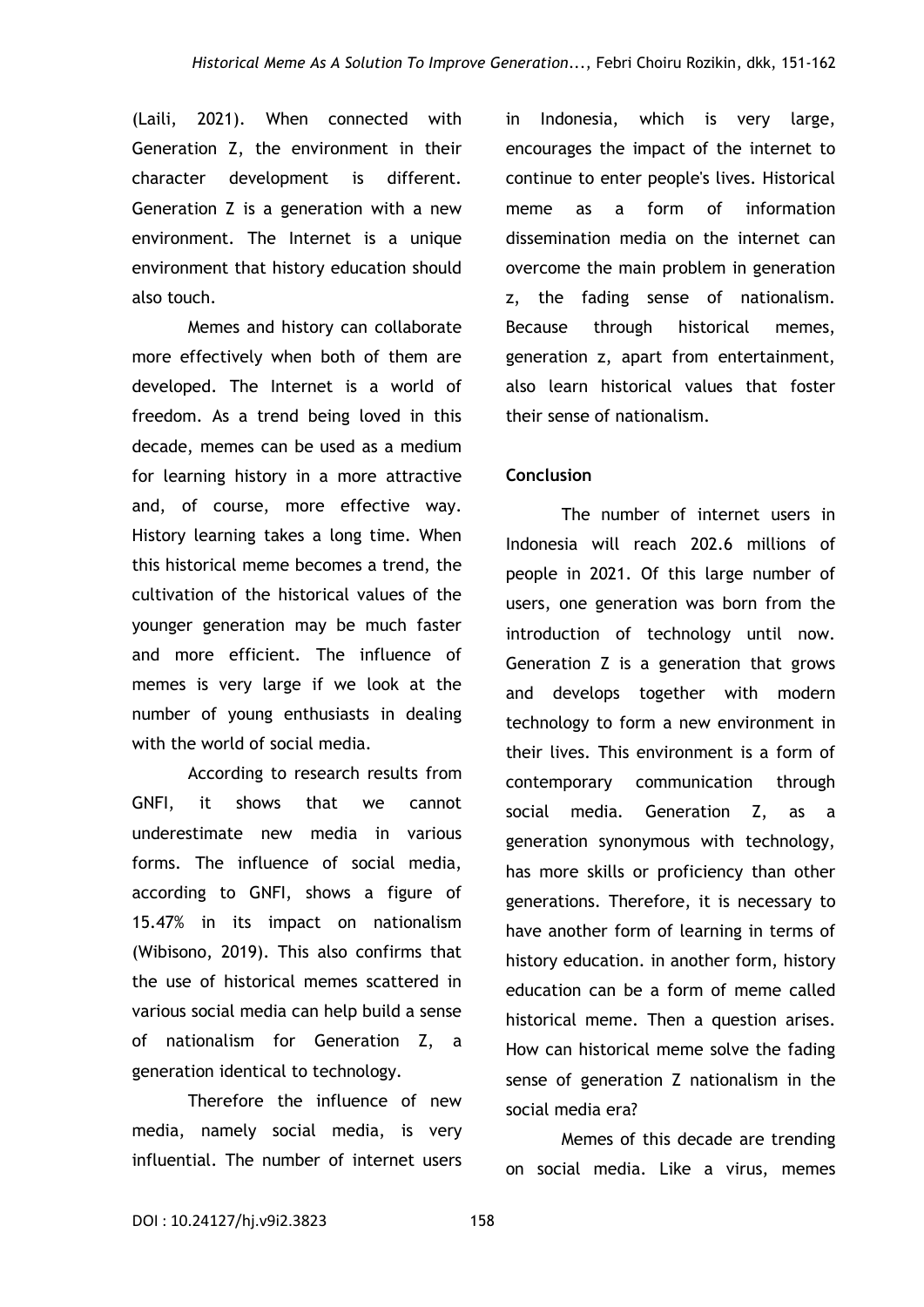spread from one place to another, in this context, via social media. Also, memes are popular due to the entertaining nature of memes interspersed with messages from the meme creators themselves. A meme is spread as an image, photo, or video with a text to respond to various issues that occur in society.

Social media as a medium for disseminating information is a fundamental field for both good and bad influences. With social media, we can learn new knowledge and new skills easily obtained only with smartphones. On the other hand, the destructive power of social media threatens to erode national identity due to various foreign influences that enter. From this erosion of national identity, the particular sense of nationalism that makes up devotion of the people for the nation will fade.

To avoid the negative impact of technology, it is necessary to teach the values of nationalism through social media. Historical education can strengthen a sense of nationalism. A meme can be collaborated with historical education as a medium for the cultivation of nationalistic values, something which is said to be historical meme.

Entertaining memes can be collaborated with history learning to tell historical values of the past, which are, of course, informative and entertaining. Historical memes based on the Internet are assumed to be a solution to

Generation Z's sense of nationalism because of foreign interference. Generation Z is expected to be active in developing and disseminating historical memes on the internet in the current era. Apart from being entertainment material, they can also grow their sense of nationalism and massive internet development in Indonesia today. For this reason, attention from various groups other than Generation Z is also needed in fostering a conducive internet situation, especially social media.

# **SUGGESTION**

This research is still far from perfect, so there is a need for other research on the effectiveness of learning history using social media, especially memes.

# **RESOURCES**

- Ahyar, H., Maret, U. S., Andriani, H., Sukmana, D. J., Mada, U. G., Hardani, S.Pd., M. S., Nur Hikmatul Auliya, G. C. B., Helmina Andriani, M. S., Fardani, R. A., Ustiawaty, J., Utami, E. F., Sukmana, D. J., & Istiqomah, R. R. (2020). *Buku Metode Penelitian Kualitatif & Kuantitatif* (Issue March).
- Aprilia, R., Sriati, A., & Hendrawati, S. (2018). Tingkat Kecanduan Media Sosial pada Remaja. *Jnc*, *3*(1), 41–53.
- Ariyani, R. (2021). *Pendidikan Multikultural dalam Pembelajaran Sejarah: Upaya Meningkatkan Nasionalisme*. 1–6. https://doi.org/10.31219/osf.io/wme 4f
- Dewi, R. S. (2019). Kreator Meme dan Konstruksi Makna Meme Politik di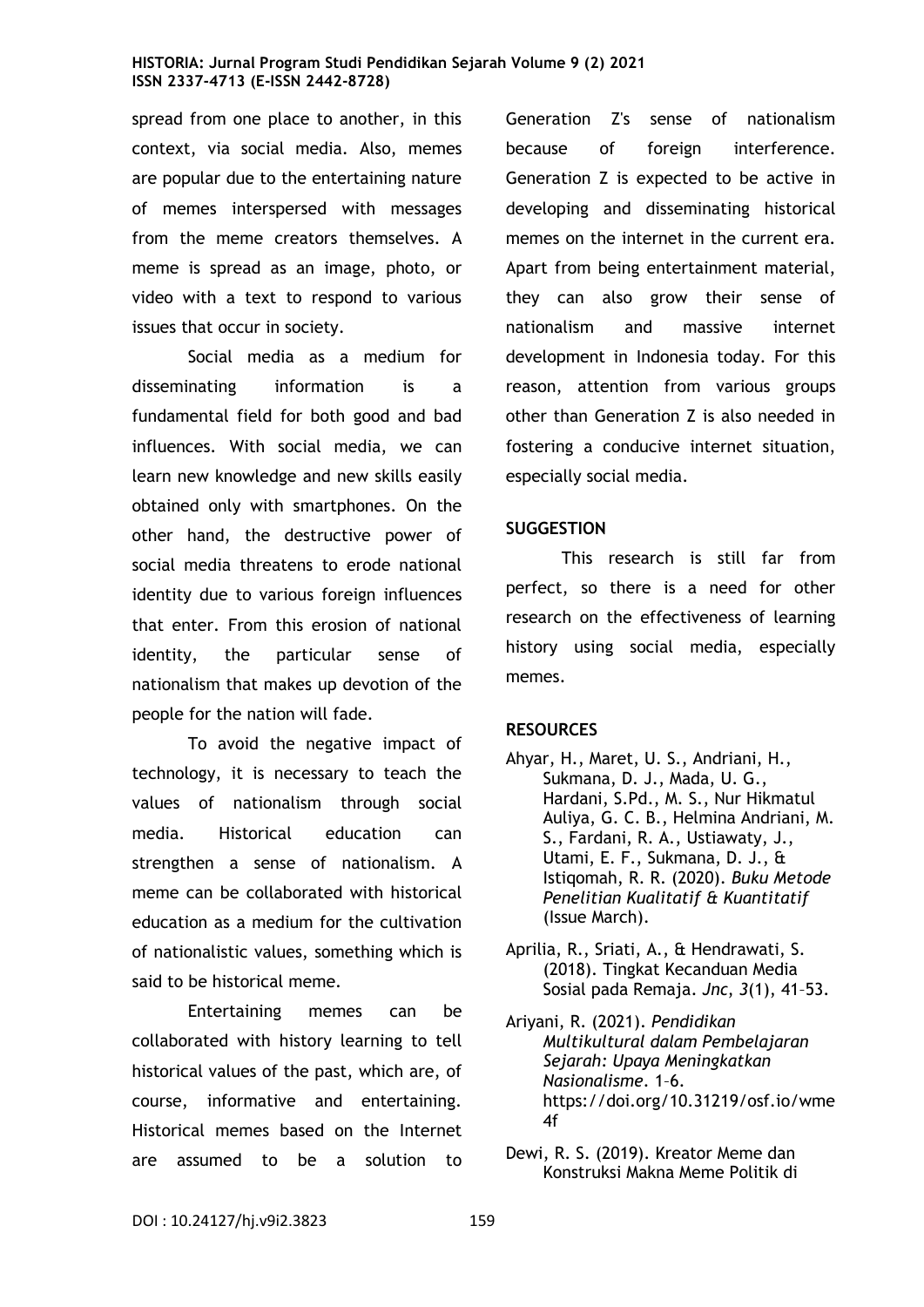Media Soaial. *Jurnal Komunikasi Global*, *8*(1), 1–16.

- Fadillah, R. (2021). *Urgensi Dan Penanaman Nilai-Nilai Sejarah*. 1–5. https://doi.org/10.31219/osf.io/ehd 9f
- Fauzian, J. M. (2019). *Historical Meme sebagai Sarana Belajar Sejarah Generasi Milenial di Era Globalisasi*. https://doi.org/10.31227/osf.io/z4e9 x
- Juliyati, E. D. (2021). *PERANAN PEMBELAJARAN SEJARAH DALAM PENANAMAN NILAI KARAKTER NASIONALISME*. 1–6. https://doi.org/10.31219/osf.io/236 w4
- *KBBI Daring*. (2021). https://kbbi.kemdikbud.go.id/entri/ meme
- Laili, N. (2021). *Pendidikan Karakter Bagi Generasi Bangsa Indonesia Dalam Kacamata Politik Hukum*. 4. https://doi.org/10.31219/osf.io/9yhq m
- Listiorini, A. (2017). Wacana Humor Dalam Meme Di Media Online Sebagai Potret Kehidupan Sebagian Masyarakat Indonesia. *Litera*, *16*(1), 64–77. https://doi.org/10.21831/ltr.v16i1.1 4251
- Mariana, D. (2019). *LUNTURNYA RASA NASIONALISME*. 1–9. https://doi.org/10.31227/osf.io/arh7 n
- Murfianti, F. (2020). Meme Di Era Digital Dan Budaya Siber. In *Acintya Jurnal Penelitian Seni Budaya* (Vol. 11, Issue 1). https://doi.org/10.33153/acy.v11i1.2 613
- Nasution, A. K. P. (2020). Integrasi Media Sosial Dalam Pembelajaran Generasi Z. *Jurnal Teknologi Informasi Dan Pendidikan*, *13*(1), 80–86. https://doi.org/10.24036/tip.v13i1.2 77
- Purnomo, A., Asitah, N., Rosyidah, E.,

Septianto, A., Daryanti, M. D., & Firdaus, M. (2019). *Generasi Z sebagai Generasi Wirausaha*. 1–4. https://doi.org/10.31227/osf.io/4m7 kz

- Riyanto, G. putri. (2021). *Jumlah Pengguna Internet Indonesia 2021 Tembus 202 Juta*. https://tekno.kompas.com/read/202 1/02/23/16100057/jumlah-penggunainternet-indonesia-2021-tembus-202 juta
- Rofiq, A. Z. (2019). *Nasionalisme menurut Musthafa al-Ghalayaini*. *5*(2), 38–50.
- Septiawan, A. (2021). *Penanaman jiwa nasionalisme dan pendidikan karakter bangsa pada pembelajaran sejarah*.  $1-6.$ https://doi.org/10.31219/osf.io/ms8 qh
- Setiawan, J & Hadi, R.S (2018). Nilai-Nilai Pendidikan Karakter dalam Materi Sejarah Kebangkitan Nasional Indonesia. *Sejarah dan Budaya: Jurnal Sejarah, Budaya, dan Pengajarannya*, *12*(1), 39-48.
- Setiawan, J. Aman., & Wulandari, T. (2020). Understanding Indonesian History, Interest in Learning History and National Insight with Nationalism Attitude. *International Journal of Evaluation and Research in Education*, *9*(2), 364-373.
- Surya, R. A., Fikriya, R., Pengembangan, P., Kependidikan, T., Kewarganegaraan, P., & Sosial, P. (2021). *HISTORY EDUCATION TO ENCOURAGE NATIONALISM*. *5*(1), 1– 13.
- Wibisono, G. (2019). Media Baru dan Nasionalisme Anak Muda: Pengaruh Penggunaan Media Sosial 'Good News From Indonesia' Terhadap Perilaku Nasionalisme. *Jurnal Studi Pemuda*, *6*(2), 560. https://doi.org/10.22146/studipemu daugm.39264

Yulianto, J. E. (2017). STUDI KOMPARATIF IDENTITAS NASIONAL PADA REMAJA

DOI: 10.24127/hj.v9i2.3823 160